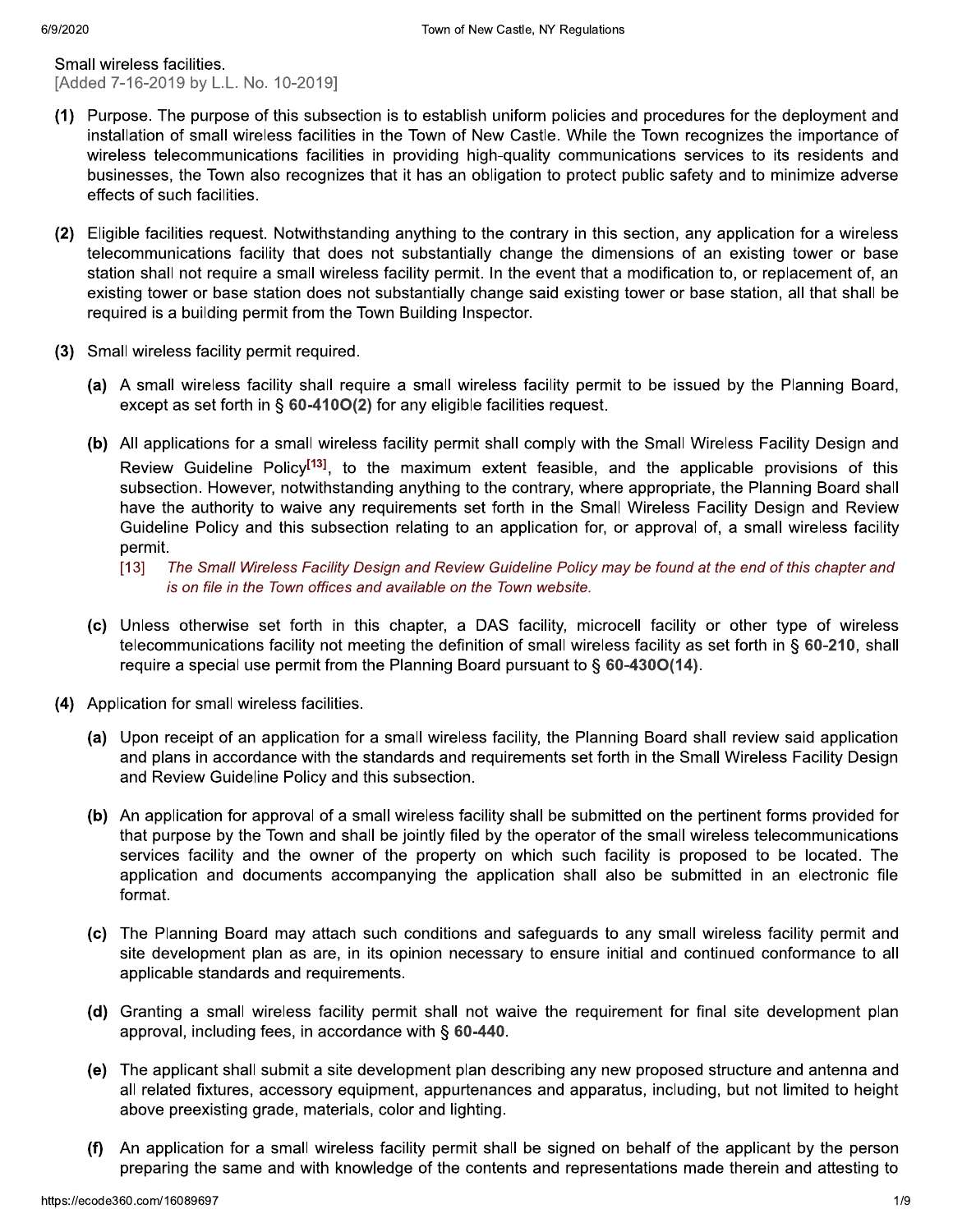the truth and completeness of the information. The landowner, if different than the applicant, shall also sign the application. At the discretion of the Planning Board, any false statement in the application may subject the applicant to denial of the application.

- (g) The applicant must provide documentation to verify it has a legal interest in the site, if not within the public right-of-way. Said documentation may be in the form of a deed, contract for sale or lease for the property.
- (h) If proposing a new structure for the purpose of supporting a small wireless facility, the application shall be accompanied by a map which shows the applicant's existing and proposed area of coverage. Such map shall locate all existing wireless telecommunications facility sites, including small wireless facilities and nonsmall wireless facilities, within 1/2 mile of the proposed small wireless facility.
- In addition to the small wireless facility permit application requirements set forth herein, all applications for  $(i)$ the construction or installation of a new small wireless facility or modification of an existing small wireless facility shall contain the following information:
	- [1] A descriptive statement of the objective(s) for the new facility or modification, including and expanding on a need such as coverage and/or capacity requirements, densifying a wireless network, introducing new services or improving service capabilities;
	- [2] The postal address and Tax Map parcel number of the property;
	- [3] The location, size, and height of all existing and proposed structures on the property which is the subject of the application;
	- [4] Documentation justifying the total height of any proposed antenna and structure and the basis therefor;
	- [5] The applicant's name, address, telephone number and email address;
	- [6] The name, address, phone number and email of the property owner;
	- [7] The names, addresses, telephone numbers, and email addresses of all consultants, if any, acting on behalf of the applicant with respect to the filing of the application;
	- [8] The size of the property, stated both in square feet and lot line dimensions, and a survey prepared by a licensed professional surveyor showing the location of all lot lines, if the proposed small wireless facility is located outside the public right-of-way;
	- [9] The location of the nearest residential structure;
	- [10] The type, locations and dimensions of all proposed and existing landscaping and fencing, if the proposed small wireless facility is located outside the public right-of-way.
	- [11] The number, type and model of the antenna(s) proposed, with a copy of the specification sheet;
	- [12] Identify and disclose the number and locations of any small wireless facility that the applicant has installed in the Town, or locations the applicant has considered in the past year for small wireless facilities located in the Town and those sites submitted or anticipated to be submitted within a one-year period;
	- [13] A description of the anticipated maintenance needs, including frequency of service, personnel needs and equipment needs, and the potential traffic safety and noise impact of such maintenance;
	- [14] A copy of the FCC license applicable for the intended use of the small wireless facility; and
	- [15] Information relating to the expected useful life of the proposed small wireless facility.
- The applicant shall furnish written certification that the small wireless facility and attachments are designed  $(i)$ and will be constructed to meet all local, county, state and federal structural requirements for loads,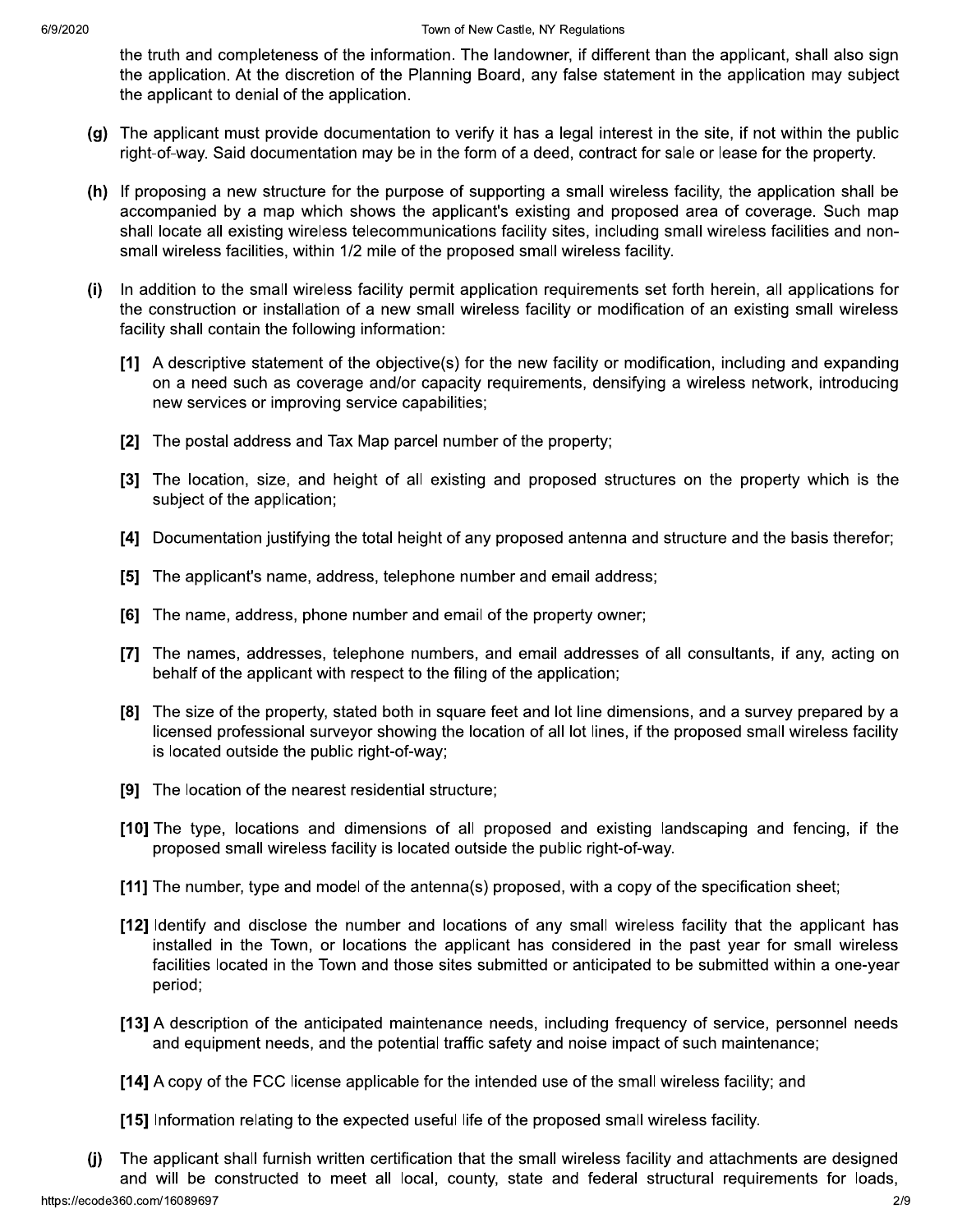including wind and ice loads. If the wireless facility is subsequently approved and constructed, as-built certification indicating that the facility has been constructed in accordance with all standards shall be furnished to the Town prior to issuance of any certificate of occupancy.

- (k) The proposed small wireless facility shall contain a demonstration that the facility will be sited so as to minimize visual intrusion as much as possible given the facts and circumstances involved with the proposed site and facility, will employ stealth technologies as directed by the Planning Board, where appropriate, and will thereby have the least-adverse visual effect on the environment, the character of the community, surrounding properties and on the residences in the area of the wireless telecommunications facility. The application shall include photo simulations from at least three reasonable line-of-sight locations near the proposed site. The photo simulations must be taken from the viewpoints of the greatest pedestrian or vehicular traffic. Angle of photo simulation separation must be at least 90° or greater and provide a full profile depiction.
- (5) Small Wireless facility fees.
	- (a) Application fee. At the time an applicant submits an application for a small wireless facility, such applicant shall pay a nonrefundable application fee in an amount as determined by the Town Board and set forth in the Town Fee Schedule, in addition to any other fees required by law.
	- (b) Reimbursement for use of the public right-of-way. In addition to permit application fees, every small wireless facility located in the public right-of-way is subject to the Town's right to fix annually a fair and reasonable fee to be paid for use and occupancy of the public right-of-way shall be set forth in the Town Fee Schedule.
- (6) Escrow review costs. In accordance with § 60-560B, and to the extent permissible under federal law, for small wireless facility applications, the applicant shall be required to provide funds to an escrow account held by the Town to allow the Planning Board to retain such technical experts and other consultants as may be necessary to review the proposal, including, but not limited to, the review of financial and technical aspects of the proposal and of the financial, legal and technical practicability of alternatives which may be available to the applicant.
- The Town may reject a small wireless facility application for one or more of the following reasons, which must be  $(7)$ specified with reasonable detail in the rejection:
	- (a) Concerns about structural capacity, safety, reliability, or generally applicable engineering practices;
	- (b) The small wireless permit application is incomplete:
	- (c) The proposed small wireless facility and accessory equipment exceeds the height, dimension or other parameters for small wireless facilities under applicable state or federal laws, rules or regulations;
	- (d) The design documents attached to the small wireless facilities permit application do not comply with the provisions of this section or the Town's published Small Wireless Facility Design and Review Guideline Policy, show interference with the Town's public safety radio system, traffic signal light system, or other communications components, or interfere with other existing public or private utilities already in place in the right-of-way, or interfere with then known future Town plans for the right-of-way.
- (8) Approval procedures.
	- (a) For small wireless facility applications, the Planning Board may, at its discretion, require a public hearing.
	- (b) All decisions of the Planning Board involving applications for a small wireless facility permit shall be in writing and supported by substantial evidence contained in a written record.
	- (c) No application shall be accepted and no permit shall be issued for a small wireless facility on a property where the Building Inspector has found, or there exists a violation of the Town Code and where such violation has not been corrected.
	- (d) Time frames for approval.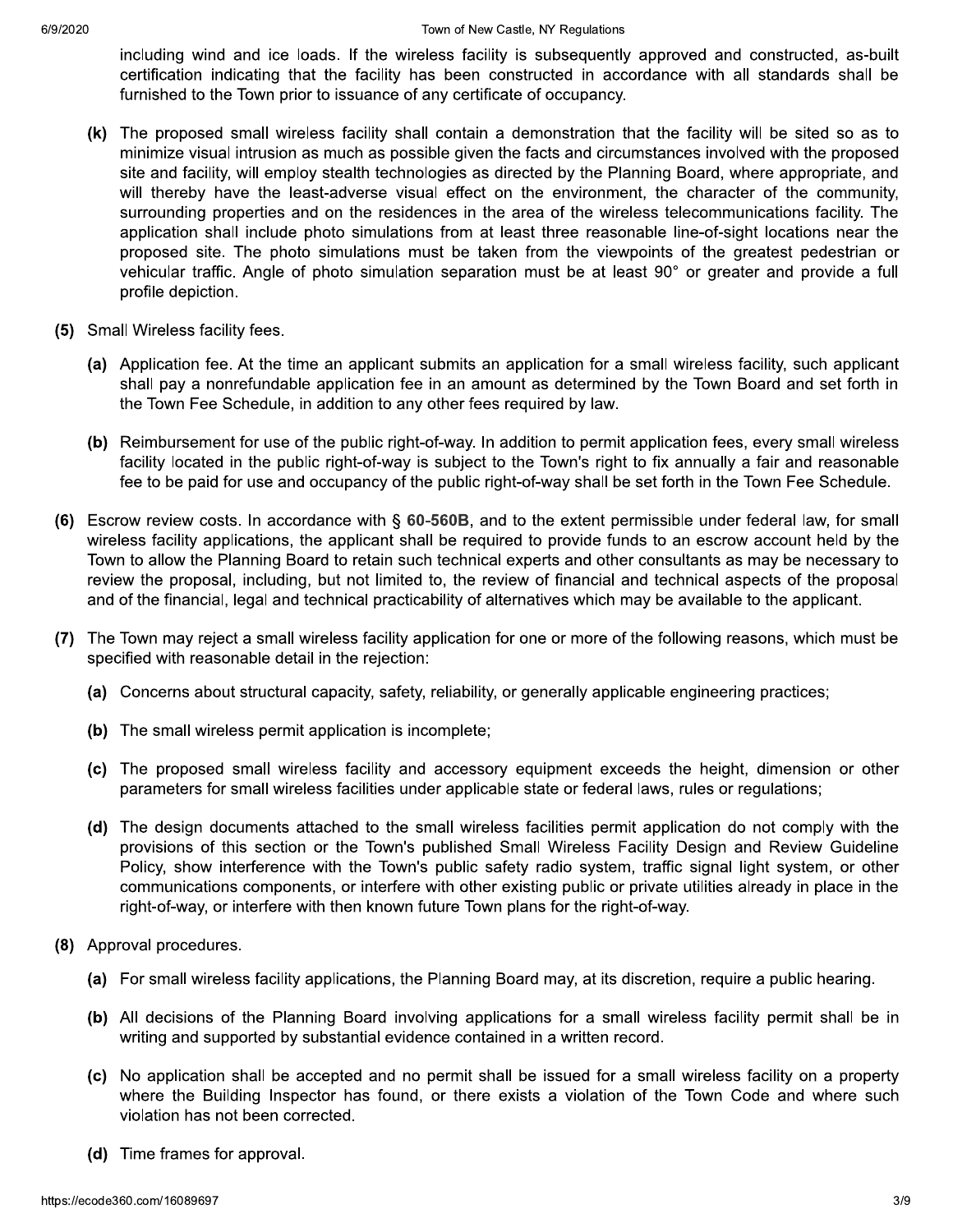- [1] Within 60 calendar days of receipt of a complete application for the collocation of a small wireless facility on a preexisting utility pole, monopole or other existing support structure, the Planning Board shall make a final decision on whether to approval the application and shall notify the application in writing of such decision.
- [2] Within 90 calendar days of receipt of a complete application for a small wireless facility on a new utility pole, monopole or other new support structure, the Planning Board shall make a final decision on whether to approve the application and shall notify the applicant in writing of such decision.
- [3] Within 10 calendar days of receipt of an incomplete application for a small wireless facility, the Town shall notify the applicant in writing of any supplemental information required to complete the application. Upon receipt of an applicant's supplemental information in response to the initial notification of incompleteness by the Town, the applicable shot clock will reset to zero, and the Town shall have the full 60 calendar days or 90 calendar days permitted by law to act on the completed application.
- [4] For any subsequent determinations of incompleteness beyond the initial, the Town shall notify the applicant of any required supplemental information within 10 days of receipt of the supplemental submission, and such notice shall toll the applicable shot clock until the applicant submits the required supplemental information.
- (9) Location and access.
	- (a) Subject to the Planning Board's review and evaluation of technological, structural, safety and financial considerations associated with alternative locations for the siting of small wireless facilities, the locational priorities set forth below are consistent with the Town's obligation to create the least amount of adverse aesthetic impacts.
	- (b) Applicants shall locate, site and erect a small wireless facility in accordance with the following priorities, Subsection  $O(9)(b)[1][a]$  being the highest priority and Subsection  $O(9)(b)[3][e]$  being the lowest priority.
		- [1] Industrial districts.
			- [a] Collocation on any Town-owned or federal, state or local government owned existing utility pole, monopole or other support structure;
			- [b] Collocation on a privately owned existing utility pole, monopole or other support structure;
			- [c] Location on Town-owned property, where there is no existing utility pole, monopole or other support structure;
			- [d] Location on lands owned or controlled by other governmental corporations within the Town; where there is no existing utility pole, monopole or other support structure;
			- [e] Location on privately owned lands, where there is no existing utility pole, monopole or other support structure.
		- [2] Business districts.
			- [a] Collocation on any Town-owned or federal, state or local government owned existing utility pole, monopole or other support structure;
			- [b] Collocation on a privately owned existing utility pole, monopole or other support structure;
			- [c] Location on Town-owned property, where there is no existing utility pole, monopole or other support structure;
			- [d] Location on lands owned or controlled by other governmental corporations within the Town, where there is no existing utility pole, monopole or other support structure;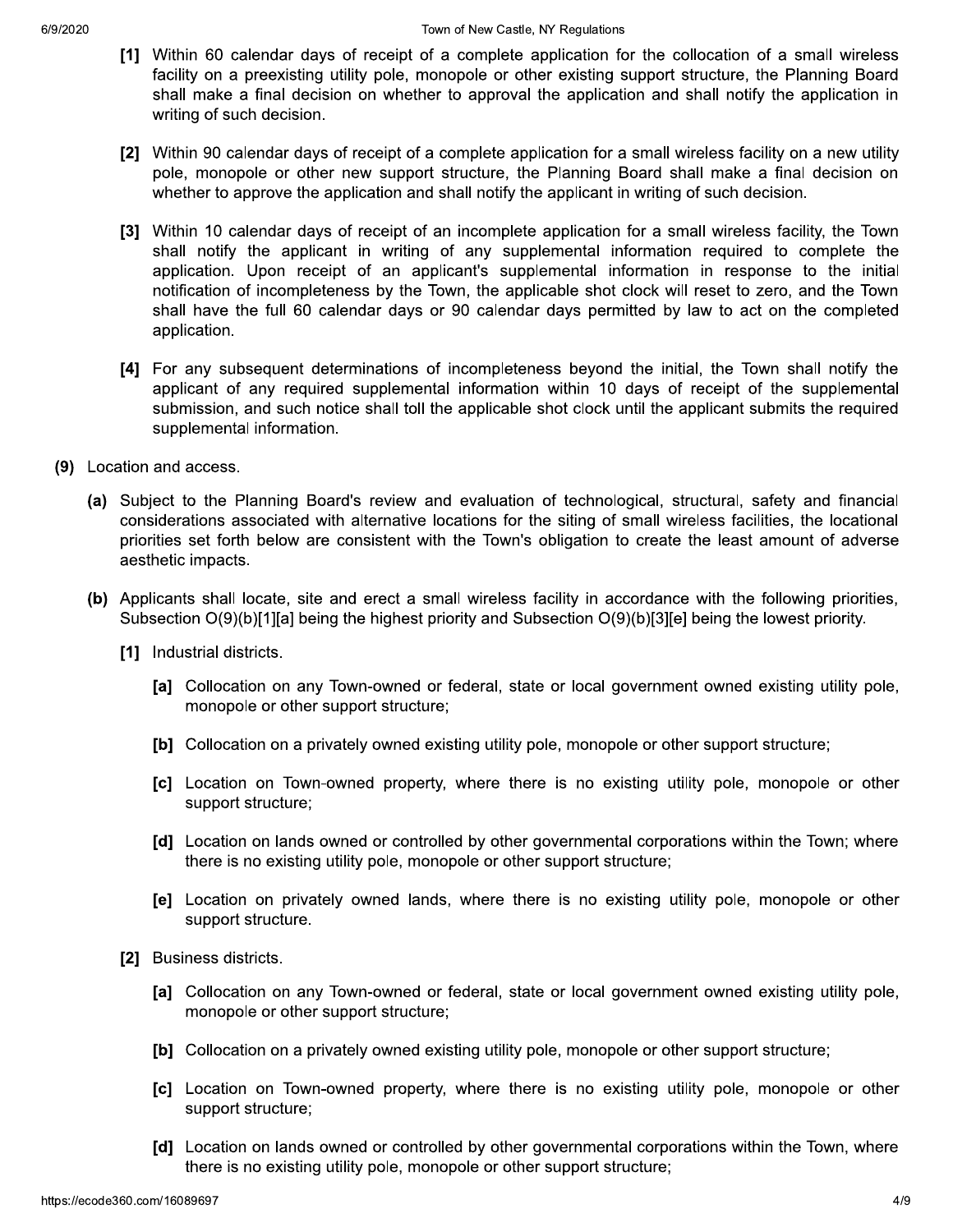- [e] Location on privately owned lands, where there is no existing utility pole, monopole or other support structure.
- [3] Residence districts.
	- [a] Collocation on any Town-owned or federal, state or local government owned existing utility pole, monopole or other support structure;
	- [b] Collocation on a privately owned existing utility pole, monopole or other support structure;
	- [c] Location on Town-owned property, where there is no existing utility pole, monopole or other support structure;
	- [d] Location on lands owned or controlled by other governmental corporations within the Town; where there is no existing utility pole, monopole or other support structure;
	- [e] Location on privately owned lands, where there is no existing utility pole, monopole or other support structure.
- (c) No small wireless facility shall be permitted on any designated historic property or historic district, unless the applicant demonstrates to the Planning Board's satisfaction that the selected site is necessary to provide adequate service and no feasible alternative site exists.
- (d) If the proposed site is not the highest priority listed above, then a detailed explanation must be provided as to why a site of a higher priority was not selected. The person seeking such an exemption must satisfactorily demonstrate the reason or reasons why a small wireless permit should be granted for the proposed site and the hardship that would be incurred by the applicant if the permit were not granted for the proposed site.
- (e) An applicant may not bypass a site of higher priority by stating the site presented is the only site leased or selected.
- (f) An application shall address collocation as an option and, if such option is not proposed, the applicant must explain why collocation is commercially or otherwise impracticable.
- (g) Notwithstanding the above, the Planning Board may approve any site located within the Town, provided that the Planning Board finds that the proposed site meets the requirements set forth in this subsection, is in the best interest of the safety, public welfare, character and environment of the Town and will not have a deleterious effect on the nature and character of the community and surrounding properties.
- (10) General and specific requirements for small wireless facilities.
	- (a) The small wireless facility shall be designed, constructed, operated, repaired, modified and removed in strict compliance with all current applicable technical, safety and safety-related codes, including, but not limited to, the American National Standards Institute (ANSI) Code, National Electrical Safety Code, and National **Electrical Code.**
	- (b) A small wireless facility structure shall be designed to withstand the effects of wind gusts and ice to the standard designed by the American National Standards Institute as prepared by the engineering departments of the Electronics Industry Association and Telecommunications Industry Association (ANSI/EIA/TIA-222, as amended).
	- (c) A small wireless facility shall at all times be kept and maintained in good condition, order and repair by qualified maintenance and construction personnel, so that the same shall not endanger the life of any person or any property in the Town.
	- (d) A small wireless facility shall not interfere with public safety communications or the reception of broadband, television, radio or other communications services enjoyed by occupants of nearby properties.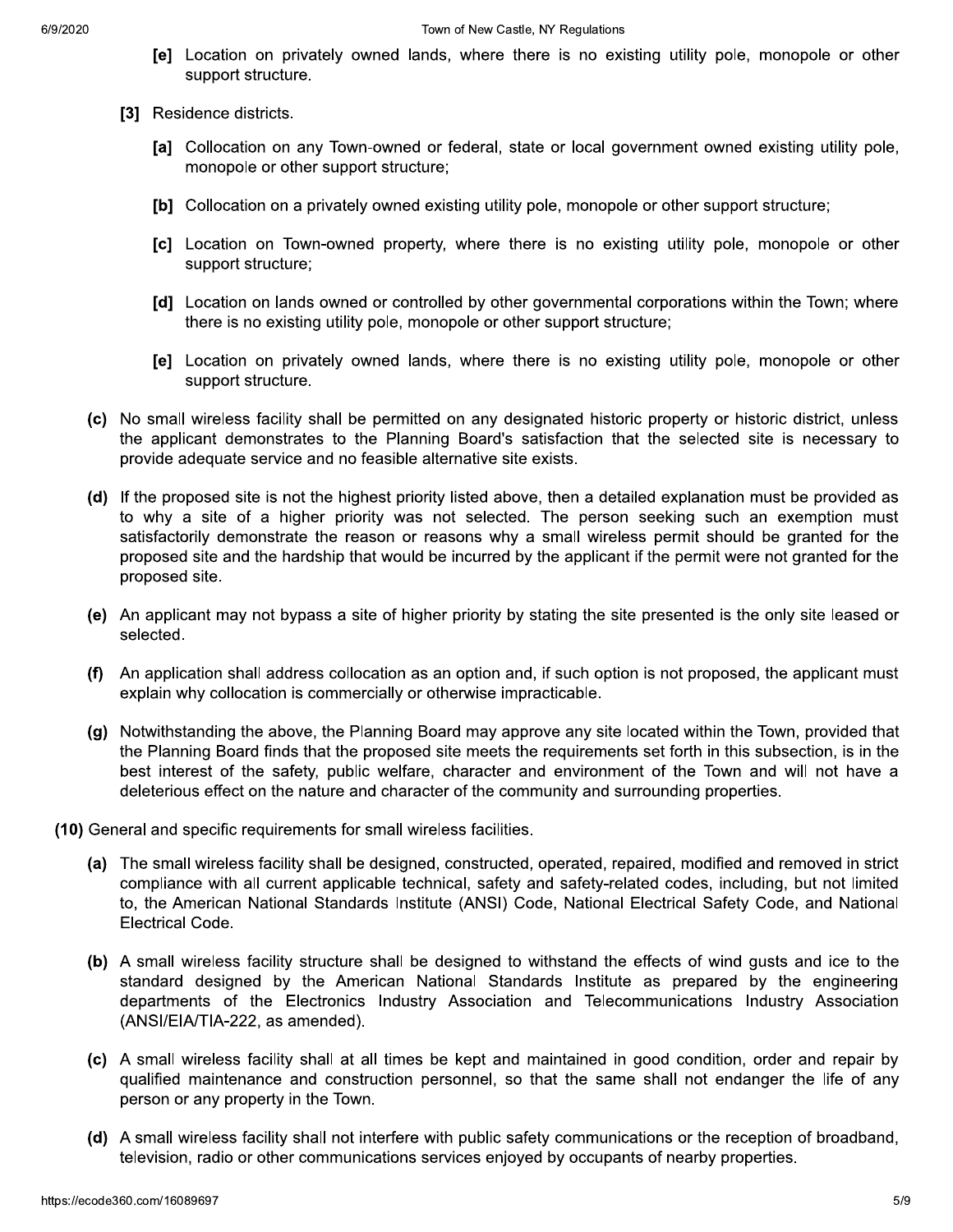- (e) A small wireless facility shall not, by itself or in conjunction with other wireless telecommunications facilities, generate radio frequency emissions in excess of the standards and regulations of the FCC. When a small wireless facility is complete, as-built readings shall be taken and submitted to the Town.
- $(f)$ The Town reserves the right to inspect any small wireless facility to ensure compliance with the provisions of this subsection and any other provisions found within the Federal Communications Commission regulations, the Town Code, state and federal law. The Town and/or its agents shall have the authority to enter the property upon which a small wireless facility is located at any time, upon reasonable notice to the operator and property owner, to ensure such compliance.
- (g) All antennas and other supporting structures shall be made inaccessible to individuals and constructed or shielded in such a manner that they cannot be climbed or collided with.
- (11) Setback. A wireless telecommunications support structure used in connection with a small wireless facility located outside the public right-of-way shall be set back from the property line of the lot on which they are located a distance equal to not less than the total height of the facility, including the support structure, measured from the highest point of such support structure to the finished grade elevation of the ground on which it is situated, plus 10% of such total height. The Planning Board may reduce such setback requirements based upon consideration of lot size, topographic conditions, adjoining land uses, landscaping, other forms of screening and/or structural characteristic of the proposed support structure. However, in no case shall the Planning Board reduce the setback required to less than the applicable setback requirements for principal structures in the district which the property is located.
- (12) Height. A small wireless facility shall be no higher than the minimum height necessary. The proposed height, which may be in excess of the maximum height permitted for other structures in the applicable zoning district, shall address any additional height necessary to accommodate collocation by additional antenna arrays, but under no circumstances is the height to be in excess of 50 feet; 10% taller than other adjacent structures; or extended to a height of more than 10% above its preexisting height as a result of the collocation of new antenna facilities.
- (13) Visual mitigation.
	- (a) A small wireless facility shall be sited so as to have the least-adverse visual effect on the environment and its character, on existing vegetation and on the residents in the area of the wireless telecommunications facility.
	- (b) Both the small wireless facility and any and all accessory equipment shall maximize use of building materials, colors and textures designed to blend with the structure to which it may be affixed and/or to harmonize with the natural surroundings.
	- (c) A small wireless facility shall not be artificially lighted or marked, except as required by law. If lighting is required, the applicant shall provide a detailed plan for sufficient lighting as unobtrusive and inoffensive an effect as is permissible under federal, state and local laws, statutes, codes, rules or regulations.
	- (d) Electrical and land-based telephone lines extended to serve the wireless telecommunications services facility sites shall be installed underground.
	- (e) Stealth technologies shall be required to be employed in an effort to blend into the surrounding environment and minimize aesthetic impact.
	- Landscaping shall be provided, if appropriate.  $(f)$
	- (g) A small wireless facility and any accessory equipment shall be located so as not to cause any physical or visual obstruction to pedestrian or vehicular traffic, or to otherwise create safety hazards to pedestrians and/or motorists.
- (14) Regulations applicable to small wireless facility permits in the public right-of-way. In addition to the applicable small wireless facility permit requirements set forth in this subsection, all small wireless facilities located in the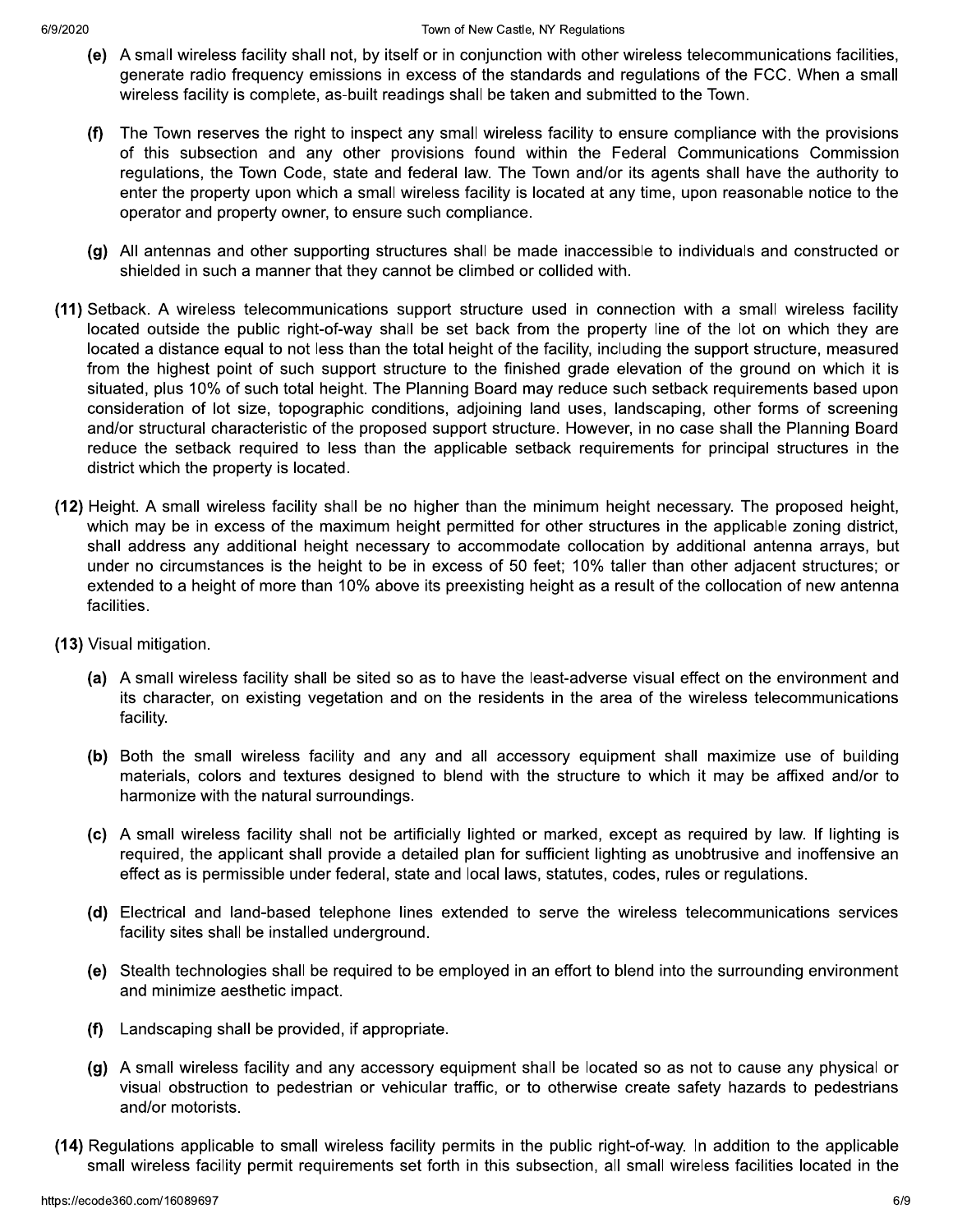public right-of-way shall be required to comply with the following regulations:

- (a) In no case shall ground-mounted accessory equipment, walls, or landscaping be located within 18 inches of the face of the curb, or within an easement extending onto a privately-owned lot.
- (b) Restoration of pavement and sidewalks shall be completed in accordance with all Town of New Castle standards and shall be approved and accepted by the Commissioner of the Department of Public Works.
- (c) The Town Engineer and/or the Commissioner of the Department of Public Works shall be advised in advance by written notice of the performance of any work, protection of pipes and facilities and other safety measures, shall be subject to the supervision of the Town Engineer and/or the Commissioner of the Department of Public Works, or their designees, if applicable.
- (d) To the extent feasible, accessory equipment shall be placed underground. Ground-mounted accessory equipment that cannot be placed underground, is permitted when placed in conjunction with a new stealth pole and concealed in a ground-mounted cabinet. The maximum acceptable dimensions of groundmounted cabinet is 30 inches wide by 30 inches deep by four feet high and must be square in shape. Ground-mounted equipment on sidewalks must not interfere with the flow of pedestrian traffic and must conform to the American's with Disabilities Act (ADA) in regards to appropriate sidewalk spacing. Groundmounted equipment must otherwise be screened from surrounding views, to the fullest extent possible through the use of landscaping or other decorative features to the satisfaction of the Town. Groundmounted accessory equipment shall be screened, when possible, by utilizing existing structures. If screening by utilizing existing structures is not possible, ground-mounted accessory equipment shall be made architecturally and aesthetically compatible with the surrounding area through the use of coatings, landscaping, and/or screening walls, enclosures or other stealth technology to the satisfaction of the Town.
- (e) The applicant shall incorporate concealment elements into the proposed design. Concealment shall include approved camouflage or shrouding techniques. All small wireless accessory equipment shall be shrouded. Only two shrouds, including the disconnect and antenna, shall be installed at each location. No small wireless facility shall be installed without confirming that the intended installation has no impact on the streetlight's operational performance, if applicable.
- (f) Any graffiti on any small wireless facility support structure or any accessory equipment shall be removed within 30 days upon notification by the Town, at the sole expense of the owner.
- (g) Any new pole and/or equipment and other improvements associated with a new pole or an existing pole must not obstruct:
	- [1] Access to any aboveground or below ground infrastructure for traffic control, streetlight or public transportation, including without limitation any curb control sign, parking meter, vehicular traffic sign or signal, pedestrian traffic sign or signal;
	- [2] Access to any public transportation vehicles, shelters, street furniture or other improvements at any public transportation stop;
	- [3] Access to aboveground or underground infrastructure owned or operated by any public or private utility agency;
	- [4] Fire hydrant access;
	- [5] Access to any doors, gates, sidewalk doors, passage doors, stoops or other ingress and egress points to any building appurtenant to the right-of-way; and/or
	- [6] Access to any fire escapes.
- (h) Any new pole installed shall be located in alignment with existing trees, utility poles, and streetlights. The poles shall be set equal distance between trees when possible, with a minimum of 15 feet separation such that no proposed disturbance shall occur within the critical root zone of any tree.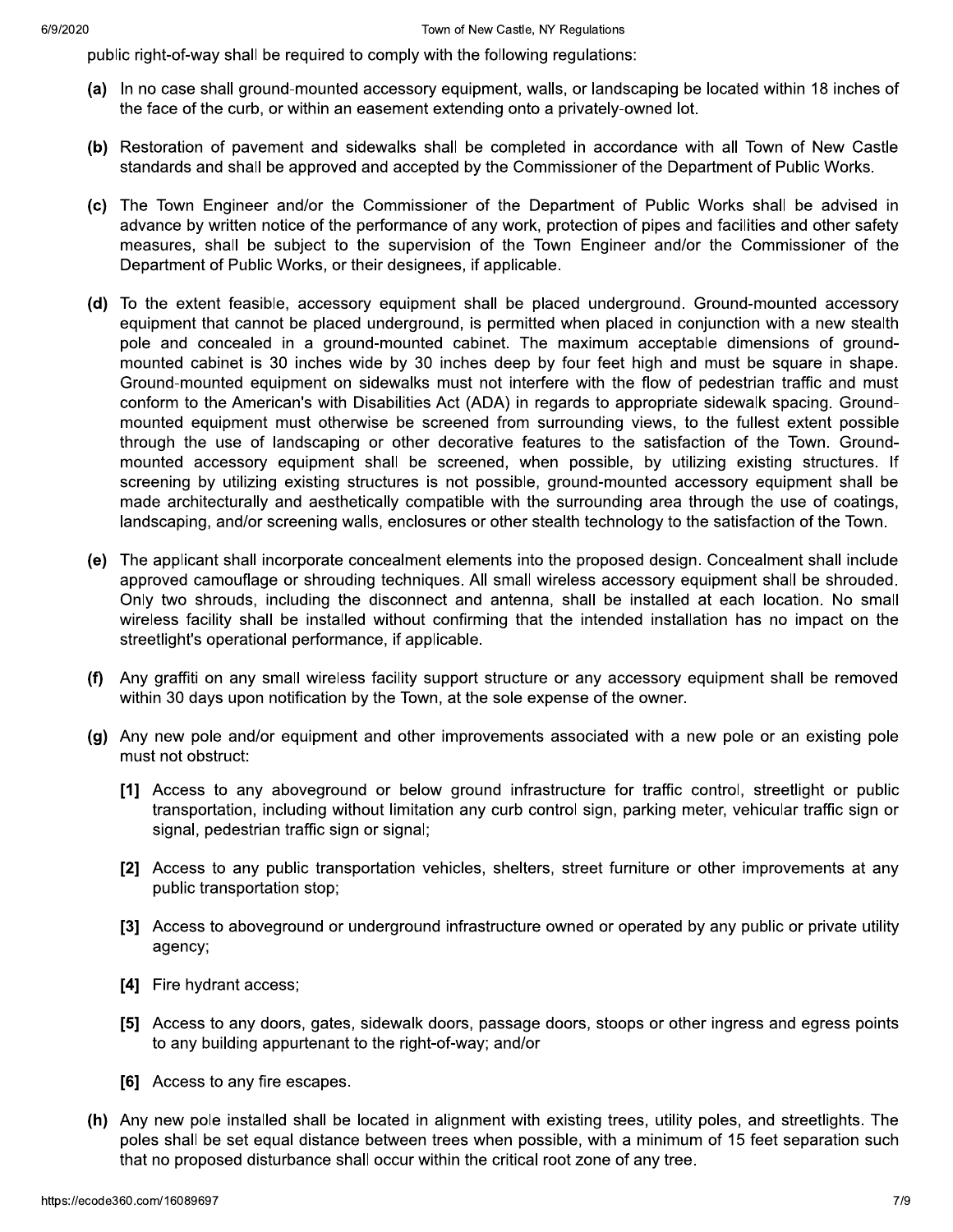- No small wireless equipment shall be allowed to collocate on decorative streetlight poles, as determined by  $(i)$ the Town of New Castle, or poles that have decorative luminaires that are owned by the Town of New Castle.
- $(i)$ Accessory equipment attached to a small wireless facility support structure shall have such vertical clearance as the Planning Board may determine is reasonable.
- (k) No small wireless facility permit shall be issued if the application involves the installation of a utility pole directly next to or in close proximity to any old utility pole on a Town highway, street, road, or right-of-way. The double pole condition must be removed before any small wireless facility permit is issued.
- (15) Annual NIER certification. The holder of any small wireless facility permit shall, annually certify to the Planning Board, or its authorized designee, that NIER levels at the site where a small wireless facility is located are within the threshold levels adopted by the FCC. In addition, the Town, at its own cost and expense shall be permitted to conduct its own certification test of the NIER levels at the site where any small wireless facility is located, upon notice to the wireless telecommunications provider.
- (16) Proof of insurance. The applicant and the owner of the property where the small wireless facility is to be located, if different, shall provide the Planning Board with proof of insurance in a sufficient dollar amount in the reasonable, judgment of the Planning Board to cover potential personal and property damage associated with construction and operation of such facility.
- (17) Revocation of small wireless facility permit.
	- (a) If a small wireless facility is constructed, repaired, rebuilt, placed, moved, relocated, modified or maintained in a way that is inconsistent or not in compliance with the provisions of this subsection or of the small wireless facility permit conditions and requirements, or it is determined conclusively that the applicant made materially false or misleading statements during the application process, then the Planning Board or the Building Inspector, or their designee, shall notify the holder of the small wireless facility permit in writing of such violation. Such notice shall specify the nature of the violation or noncompliance, and the violations must be corrected within seven days of the date of the postmark of the notice, or of the date of personal service of the notice, whichever is earlier. Notwithstanding anything to the contrary in this subsection or any other provision of this subsection, if the violation or noncompliance causes, creates or presents an imminent danger or threat to the health or safety of lives or property, the Planning Board or Building Inspector may, at their sole discretion, order the violation remedied within 24 hours.
	- (b) If the small wireless facility is not brought into compliance with the provisions of this subsection, or of the permit, or substantial steps are not taken in order to bring the affected small wireless facility into compliance, then the Planning Board or the Building Inspector may revoke such small wireless facility permit and require removal of such small wireless facility.

## (18) Removal.

- (a) Under the following circumstances, the Town may determine that the safety, public welfare, character and environment of the Town warrant and require the removal of small wireless facilities, under the following circumstances:
	- [1] The small wireless facility has been abandoned (i.e., not used as wireless telecommunications facilities) for a period exceeding 90 consecutive days or a total of 180 days in any 365-day period, except for periods caused by force majeure or acts of God, in which case repair or removal shall commence within 90 days;
	- [2] A permitted small wireless facility falls into such a state of disrepair that it creates a safety hazard;
	- [3] The small wireless facility has been located, constructed, or modified without first obtaining, or in a manner not authorized by, the required small wireless facility permit, or any other necessary authorization; or